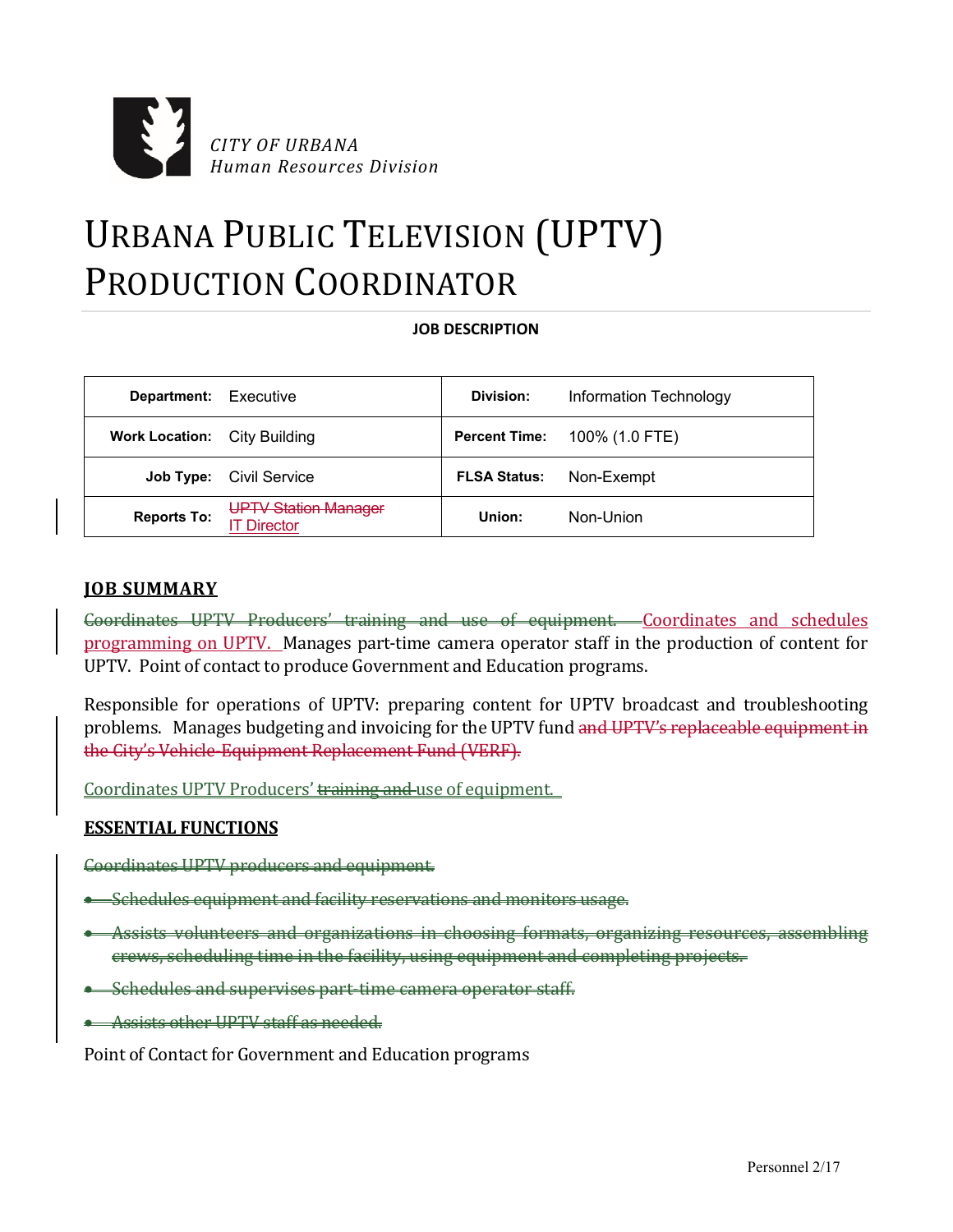# City of Urbana

 Produces informational programs for UPTV - as assigned in coordination with the UPTV Station **Manager and IT Director.** 

Organizes and facilitates training workshops in the use of the studio and video production equipment and software.

Performs outreach for Urbana Public Television

UPTV Operations

- Coordinatesion and schedulinges of live and recorded UPTV programming for the City of Urbana, City Ddepartments, and other government and education institutions.
- Schedules playback of locally produced/sponsored programs for UPTV.
- Maintains bulletin board and other information broadcast on UPTV.
- Operates the automatic event controller for UPTV video playback video automation system for UPTV.
- **•** Provides information to Station Manager for bulletin board announcements.
- Schedules and supervises part-time camera operator staff.
- Creates web video files for City website.
- Organizes UPTV programming library.
- Maintains UPTV's website.
- Submits invoices promptly for payment.
- Assists in developing and monitoring the UPTV Fund's budget.
- Schedules equipment and facility reservations and monitors usage.
- Maintains a multi-year replacement schedule for UPTV equipment, and projects equipment costs for future budgeting.
- Installs and maintain audio/visual equipment

Coordinates UPTV producers and equipment.

- Schedules equipment and facility reservations and monitors usage.
- Assists volunteers and organizations in choosing formats, organizing resources, assembling crews, scheduling time in the facility, using equipment and completing projects.
- Schedules and supervises part-time camera operator staff.
- Assists other UPTV staff as needed.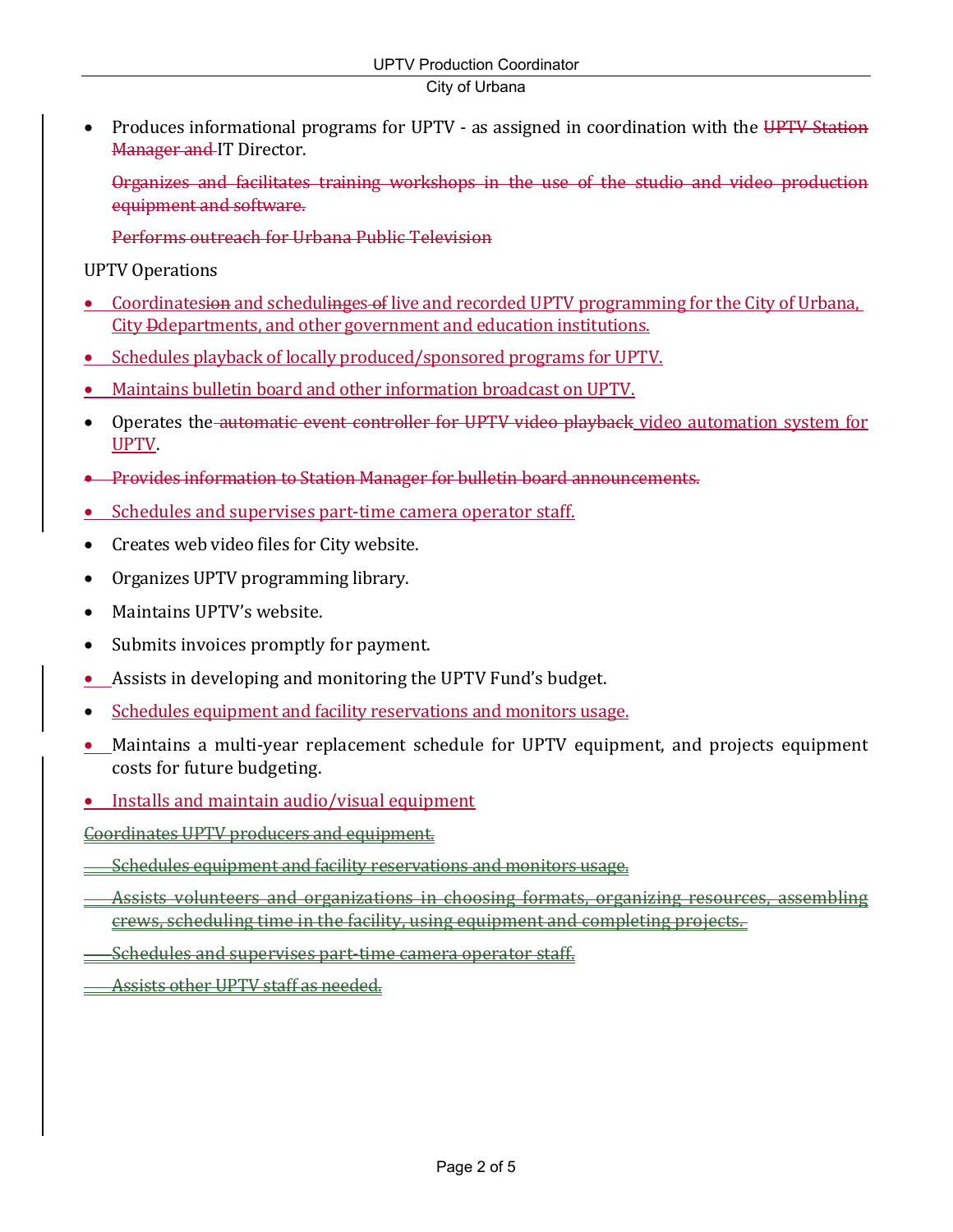# **JOB REQUIREMENTS**

#### **Education & Experience**

*Any combination of education and experience that would likely provide the required knowledge and abilities is qualifying. A typical way to obtain the knowledge and abilities would be:* 

- College coursework in video production, mass communications, or related; or equivalent work experience.
- Demonstrated experience with television production techniques
- Demonstrated experience with camera operation and video editing skills, including computer editing

#### **Knowledge of**

- Accepted governmental purchasing techniques and procedures.
- Non-linear, video streaming, compression techniques, multimedia presentation and all aspects of digital production.

# **Skills**

- Excellent interpersonal skills
- Excellent oral communication skills
- Computer data entry skills

#### **Ability to**

- Lift and carry video equipment weighing 48-40 lbs.
- Ability and willingness to continue to learn new production techniques and technologies.

#### **Licenses, Certifications and Memberships Required**

Valid Illinois Class D driver's license within 15 workdays of hire.

#### **Special Requirements**

- Care and safe operation of City video equipment and facilities.
- Meeting production and on-air deadlines.
- Maintaining records and statistics of site usage, production and training.
- Execution of assigned video productions.
- Other duties as assigned.

#### RESPONSIBLE FOR:

• Care and safe operation of City video equipment and facilities.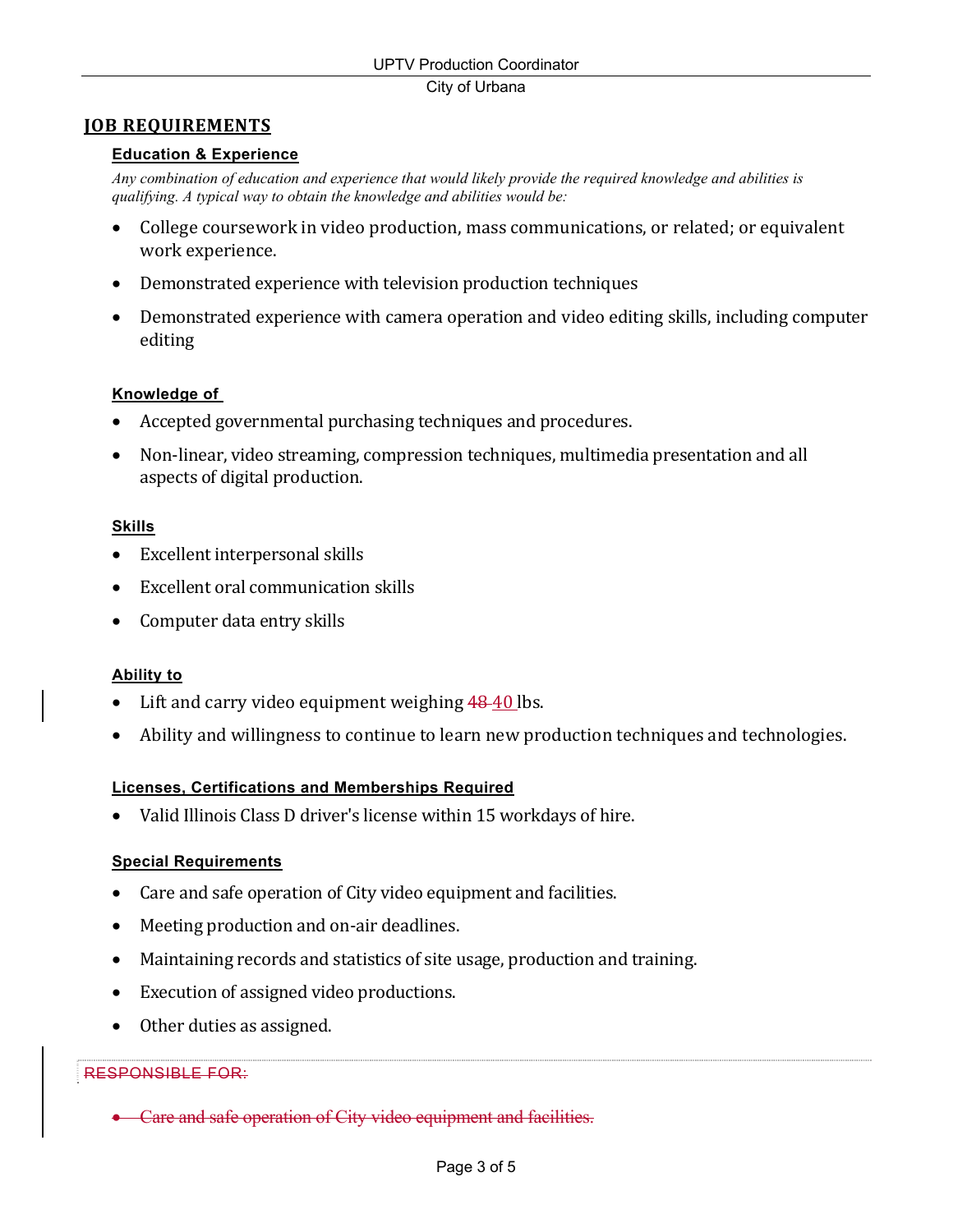#### City of Urbana

- Meeting production and on-air deadlines.
- Maintaining records and statistics of site usage, production and training.
- **Execution of assigned video productions.**
- Other duties as assigned.

# CONTACTS: INTERNAL/EXTERNAL

Daily contact with other departments, governmental entities and the general public

# **Supervision received**

• Works under general supervision: the incumbent develops procedures for performance of a variety of duties; or performs complex duties within established policy guidelines.

# **Level and complexity of supervision exercised**

• Responsible for supervising any staff positions part-time camera operator staff in the production of content for UPTV.

# **Physical Demands and Working Conditions**

- Physical Demands: ability to lift and carry video equipment weighing 40 lbs.; ability to see in the normal visual range with or without correction; vision sufficient to read computer screens and printed documents; visually inspect work in progress; ability to hear in the normal audio range with or without correction. Must make skillful, coordinated movements with the hands and fingers. Must be able to see in close and distant environmental surroundings. Must be able to hear and understand conversation in quiet and noisy environments. Must be able to tell where a sound is coming from and be able to discriminate between sounds.
- Working Conditions: exposure to various work environments depending on production site locations. Requires the ability to work irregular hours.

*The physical demands described herein are representative of those that must be met by an employee to successfully perform the essential functions of this job. Reasonable accommodations may be made to enable individuals with disabilities to perform the essential functions.*

*The work environment characteristics described herein are representative of those an employee encounters while performing the essential functions of this job. Reasonable accommodations may be made to enable individuals with disabilities to perform the essential functions.*

The duties listed above are intended only as illustrations of the various types of work that may be *performed. The omission of specific statements of duties does not exclude them from the position if the work is similar, related or a logical assignment to the position.* 

*The job description does not constitute an employment agreement between the employer and employee and is subject to change by the employer as the needs of the employer and requirements of the job change.*